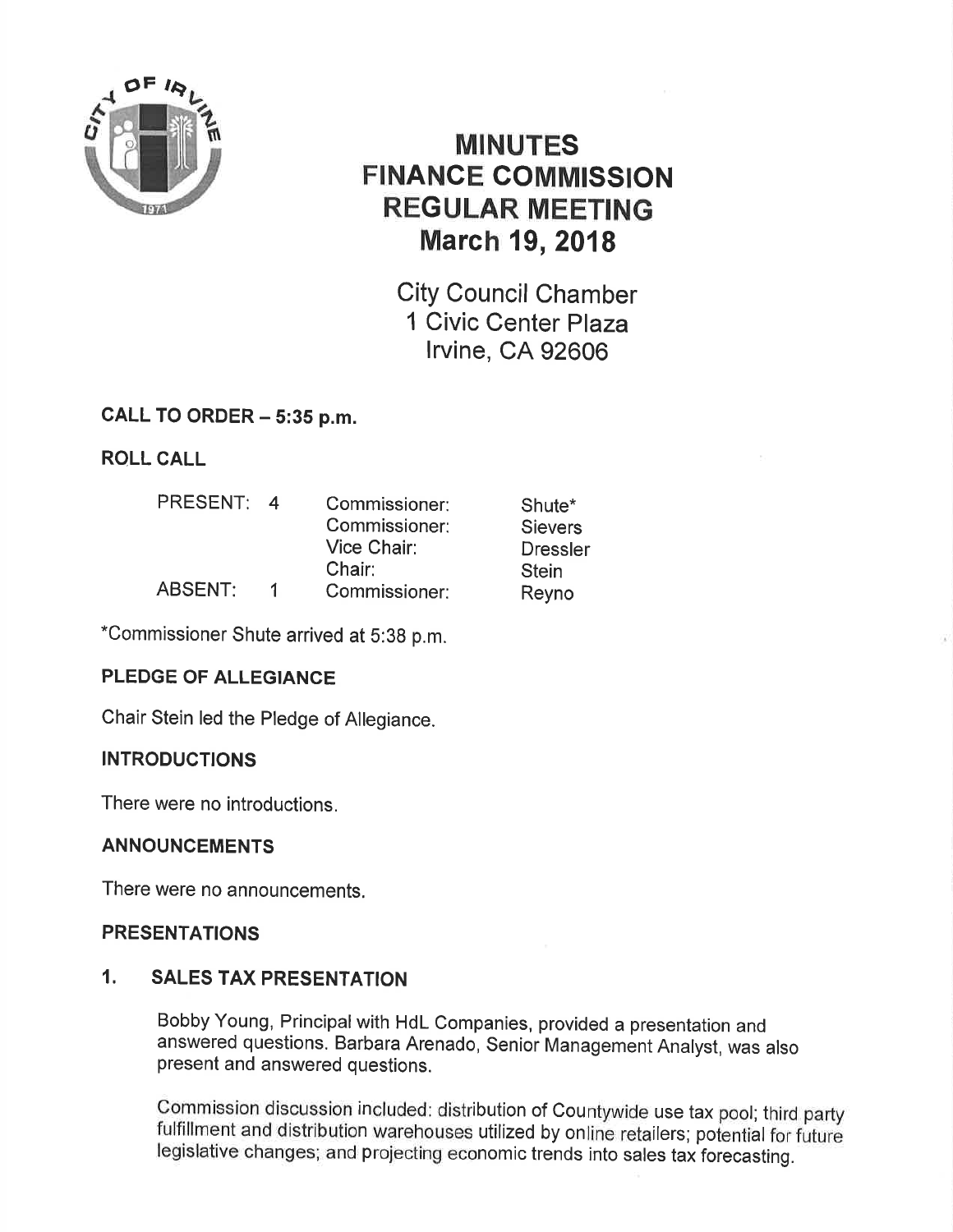# COMMITTEE REPORTS

Vice Chair Dressler commended staff on the decrease in injury rates as reported on the City's 2017 OSHA Form 3004.

# ADDITIONS AND DELETIONS TO THE AGENDA

There were no additions or deletions.

# PUBLIC COMMENTS

There were no public comments.

# COMMISSION BUSINESS

# 2. MINUTES

ACTION: Moved by Vice Chair Dressler, seconded by Gommissioner Shute, and unanimously carried by those members present, to:

Approve the minutes of a regular meeting of the Finance Commission held on February 5, 2018.

# 3. TREASURER'S REPORT FOR THE QUARTER ENDED DECEMBER 31, <sup>2017</sup>

Don Collins, City Treasurer, presented the report and answered questions.

Commission discussion included: interest rates compared to market value basis points; the City's policy to hold assets to maturity; and forecasting financial recession.

# RECOMMENDED AGTION: Moved by Commissioner Shute, seconded by Vice Chair Dressler, and unanimously carried by those members present, to:

Recommend that the City Council receive and file the Treasurer's Report for the quarter ended December 31,2017.

# 4. FISCAL YEAR 2017.18 JANUARY BUDGET UPDATE

Roger Galli, Budget Officer, presented the item and answered questions. Kristin Griffith, Director of Administrative Services, was also present and answered questions.

Commission discussion included: first half property tax receipts; the status of the General Plan update; an explanation of transfers out; the Quarterly Special Funds revenue report; an update on the payment status of the Department of Finance (DOF) funds; and estimating and budgeting for the CaIPERS pre-payment savings.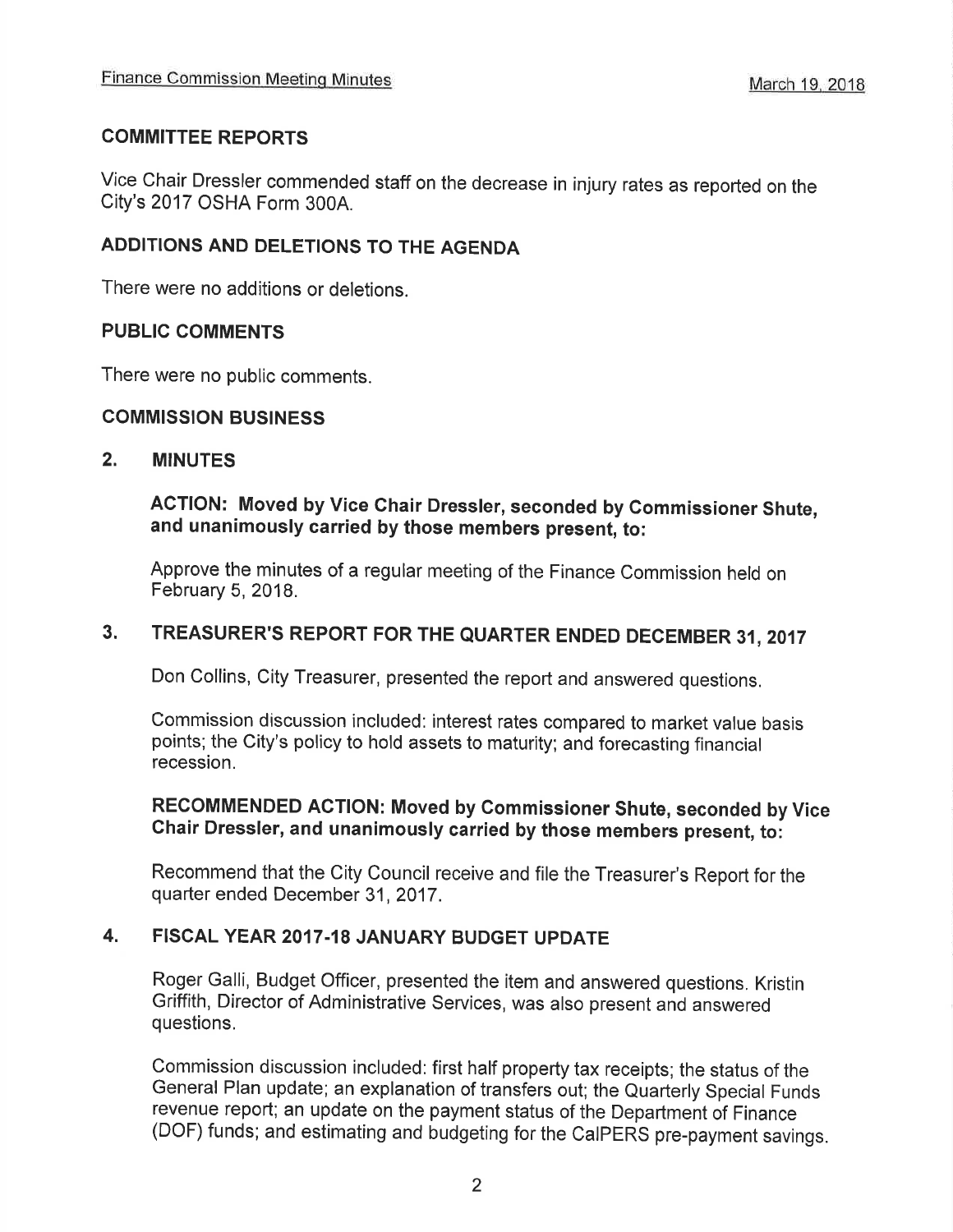# AGTION: Moved by Gommissioner Sievers, seconded by Vice Chair Dressler, and unanimously carried by those members present, to:

Receive and file the Fiscal Year 2017-18 January Budget Update.

#### 5. RESERVATION FEES FOR NEW FACILITIES OPENING IN FISCAL YEAR 2018. 19

Mike Dominguez, Community Services Administrator, introduced the item, Mike Cribbin, Senior Management Analyst, presented the item and both were available to answer questions. Darin Loughrey, Manager of Parks & Recreation, was also present and answered questions.

Commission discussion included: an overview of the six categories that make up the facility reservation hourly fee schedule and the breakdown in usage between each category; the most utilized community centers; the opportunity for free play on the pickleball courts; and the status of the cost recovery study for Community Services programs and services.

# RECOMMENDED ACTION: Moved by vice Ghair Dressler, seconded by Commissioner Sievers and unanimously carried by those members present, to:

Recommend that the city council adopt - A RESOLUTION oF THE clTy COUNCIL OF THE CITY OF IRVINE, CALIFORNIA, SETTING FEES FOR FACILITY RESERVATIONS AT PORTOLA SPRINGS COMMUNITY CENTER, LOS OLIVOS COMMUNITY CENTER, AND PICKELBALL COURTS CITYWIDE

#### AMENDMENT TO CONSULTANT GONTRACT FOR BUILDING AND SAFETY INSPECTION SERVIGES  $6.$

Susan Wheelock, Senior Management Analyst, presented the item and answered questions.

Commission discussion included: the percentage of inspections assigned to consultants; explaining core versus contingent workload and staffing; clarifying how the consultants are paid; and a comparison of the burden rate between a Cityemployee and a consultant.

# RECOMMENDED ACTION: Moved by Commissioner Shute, seconded by Vice Ghair Dressler and unanimously carried by those members present, to:

Recommend that the City Council approve an amendment to the consultant services contract with The Code Group, lnc. dba VCA Code, in the amount of \$1,025,000 to provide building and safety inspection services, and authorize the Mayor to execute the amendment.

#### AUTHORIZATION TO ACCESS STATE AND FEDERAL LEVEL SUMMARY 7